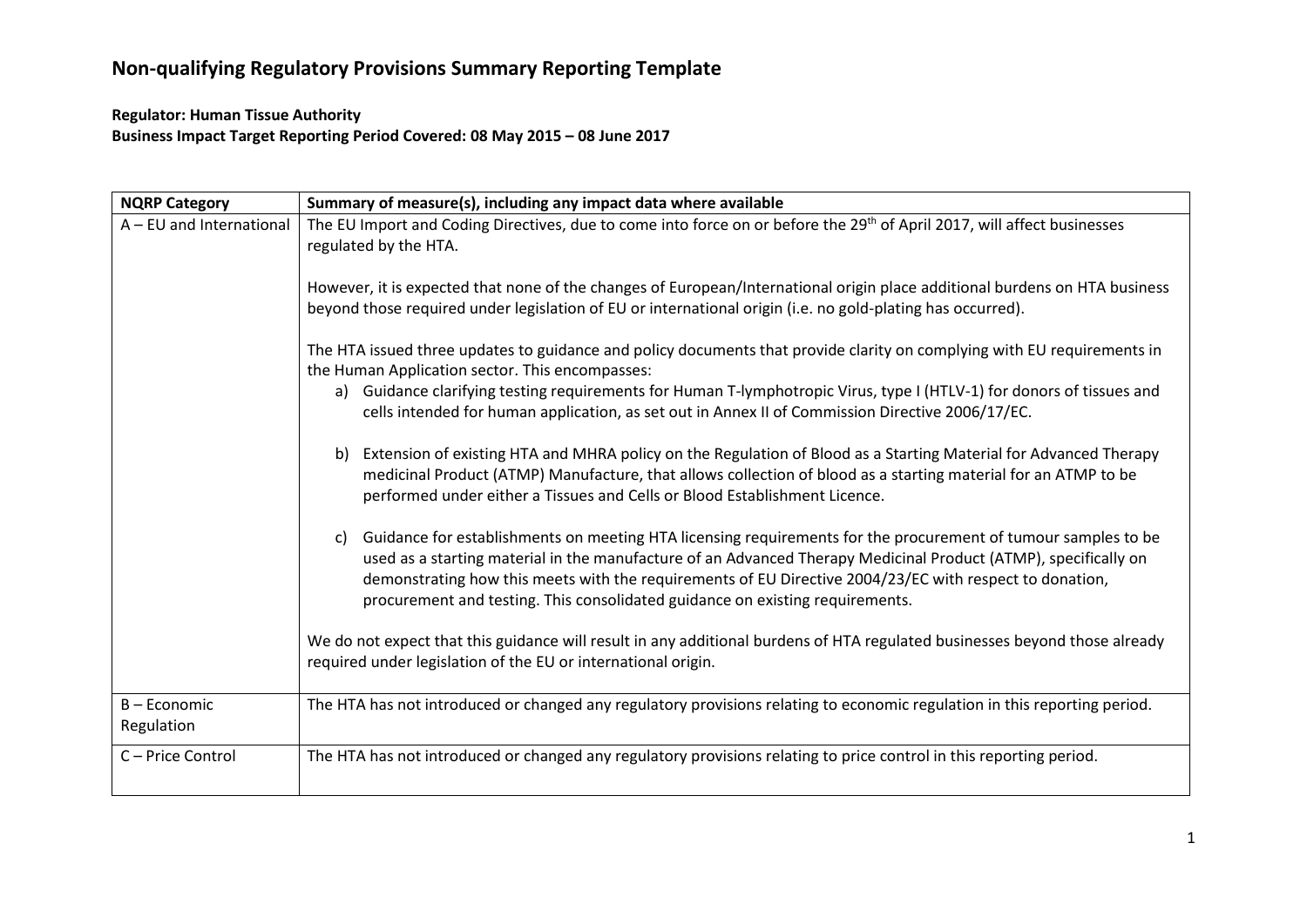#### **Regulator: Human Tissue Authority Business Impact Target Reporting Period Covered: 08 May 2015 – 08 June 2017**

| D - Civil Emergencies                             | The HTA has not introduced or changed any regulatory provisions relating to civil emergencies in this reporting period.<br>Guidance issued to Mortuaries relating to storage contingency arrangements only applies to public sector organisations, as no<br>businesses store bodies.                                                                                                                                                                                                                                                                                                                                                                                         |
|---------------------------------------------------|------------------------------------------------------------------------------------------------------------------------------------------------------------------------------------------------------------------------------------------------------------------------------------------------------------------------------------------------------------------------------------------------------------------------------------------------------------------------------------------------------------------------------------------------------------------------------------------------------------------------------------------------------------------------------|
| E - Fines and Penalties                           | The HTA has not introduced or changed any regulatory provisions relating to fines and penalties in this reporting period.                                                                                                                                                                                                                                                                                                                                                                                                                                                                                                                                                    |
| F - Pro-Competition                               | The HTA has not introduced or changed any regulatory provisions that are pro-competition in this reporting period.                                                                                                                                                                                                                                                                                                                                                                                                                                                                                                                                                           |
| G - Large Infrastructure<br>projects              | The HTA has not introduced or changed any regulatory provisions relating to large infrastructure projects in this reporting<br>period.                                                                                                                                                                                                                                                                                                                                                                                                                                                                                                                                       |
| $H -$ Misuse of<br>Drugs/National<br>Minimum Wage | The HTA has not introduced or changed any regulatory provisions relating to price control in this reporting period.                                                                                                                                                                                                                                                                                                                                                                                                                                                                                                                                                          |
| I-Systemic Financial<br>Risk                      | The HTA has not introduced or changed any regulatory provisions relating to systematic financial risk in this reporting period.                                                                                                                                                                                                                                                                                                                                                                                                                                                                                                                                              |
| K-Industry Codes                                  | The HTA has not worked on any industry-driven codes in this period.                                                                                                                                                                                                                                                                                                                                                                                                                                                                                                                                                                                                          |
| L1-Casework                                       | In 2015/16, the HTA performed 234 site visits to licenced premises, including 3 non-routine inspections.                                                                                                                                                                                                                                                                                                                                                                                                                                                                                                                                                                     |
|                                                   | 239 minor shortfalls and 26 major shortfalls were identified, with 101 Corrective and Preventative Action (CAPA) plans put in<br>place. There were 60 serious adverse events and reactions in the human application sector, 36 serious adverse events and<br>reactions in organ donation and transplantation and 102 serious incidents in mortuaries.                                                                                                                                                                                                                                                                                                                        |
|                                                   | The HTA also has statutory duty to make a decision on every living organ donation. This is to ensure that every donation takes<br>place with valid consent and free of duress, coercion and reward. In 2015/16, the HTA made a decision on 1,172 organ<br>donations from living donors - a panel of HTA Authority Members made a decision on 238 of these. A small proportion of the<br>transplant centres that perform living donor transplants are private. The HTA also has a duty to make a decision on bone<br>marrow and peripheral blood stem cell (PBSC) donations when the donor is a child not competent to consent or an adult that<br>lacks capacity to consent. |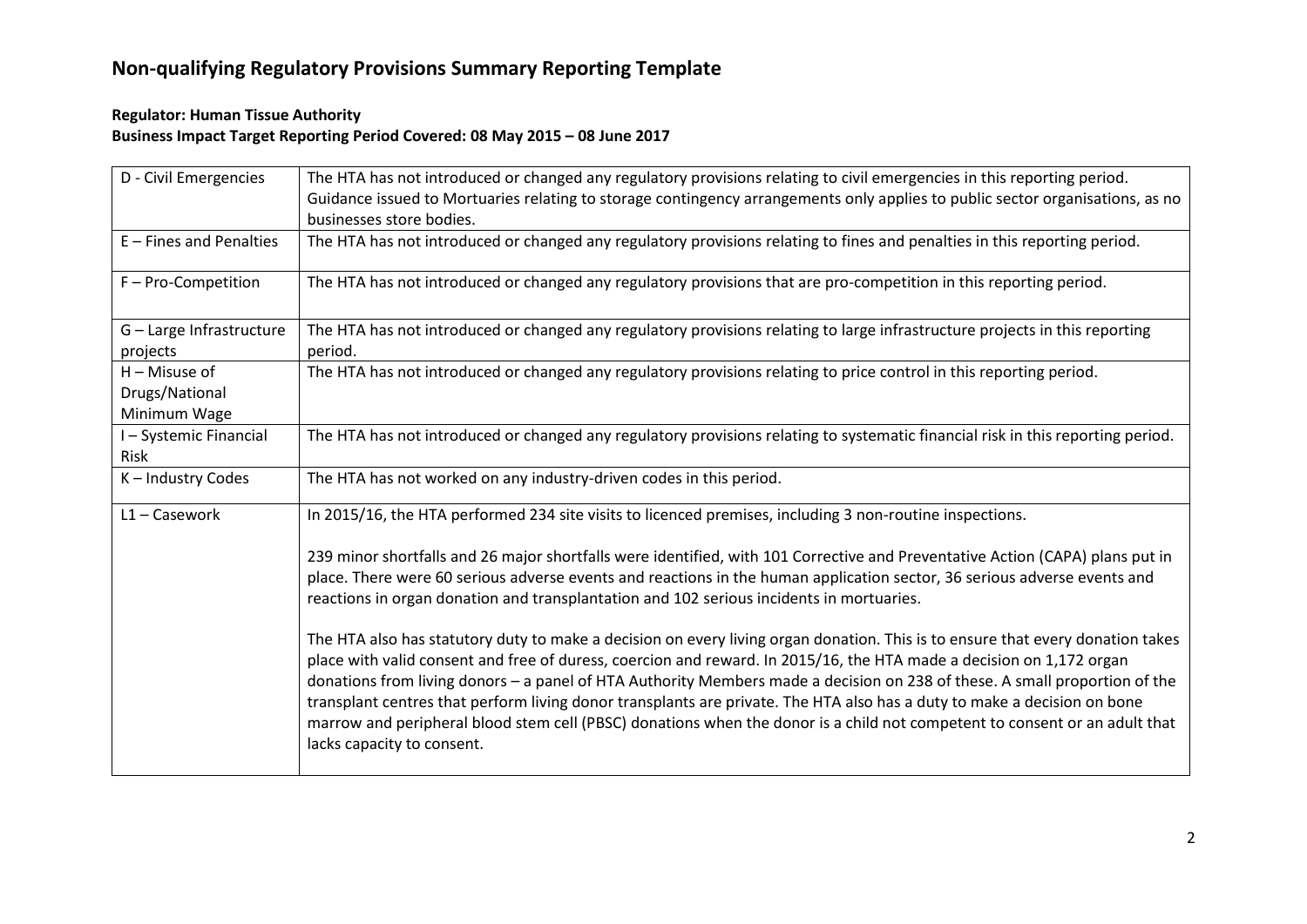#### **Regulator: Human Tissue Authority Business Impact Target Reporting Period Covered: 08 May 2015 – 08 June 2017**

|                          | Information on casework is collated and published in the HTA Annual Review. The 2016/17 Annual Review is due for<br>publication in June/July 2017.                                                           |
|--------------------------|--------------------------------------------------------------------------------------------------------------------------------------------------------------------------------------------------------------|
|                          | No activities listed in this section represent a change in the burden of regulation placed on business, except where these<br>result from a separate qualifying regulatory provision that has been assessed. |
| L2 - Education,          | An external newsletter is circulated to Designated Individuals (DIs) of licensed premises every two months. This contains                                                                                    |
| communications and       | general information about the HTAs activities and signposts new/updated guidance and policies. Newsletters are also sent to                                                                                  |
| promotion                | Independent Assessors on a quarterly basis. None of the material produced creates a new regulatory standard that<br>businesses will be expected to follow apart from those assessed as QRPs.                 |
|                          | A number of training sessions and workshops were held in 2015-17, including training for Independent Assessors, Accredited                                                                                   |
|                          | Assessors and Coroner's Officers.                                                                                                                                                                            |
|                          | Attendance at educational and promotional events is not compulsory.                                                                                                                                          |
|                          | Position statements are issued to provide greater clarity where needed: a new statement regarding extending existing                                                                                         |
|                          | licences to cover the removal of tissue from the deceased for research was published in this reporting period.                                                                                               |
|                          | Ad-hoc information is also circulated where necessary, such the dissemination of advisory bodies' advice on the Zika virus in                                                                                |
|                          | February 2016 and a regulatory alert on Syphilis testing products in November 2016. These are intended to provide up-to-                                                                                     |
|                          | date, useful information relating to licenced activities rather than to impose any additional regulatory requirements.                                                                                       |
| L3 - Activity related to | We issued a consultation relating to proposed updates to the HTA Codes and Standards in 2016.                                                                                                                |
| policy development       |                                                                                                                                                                                                              |
|                          | There was also a consultation regarding the Fees Model Review in 2016, though this did not result in a Regulatory Provision as                                                                               |
|                          | fees are not in scope for the BIT.                                                                                                                                                                           |
| L4 - Changes to          | The HTA has not undergone and significant organisational changes in this period.                                                                                                                             |
| management of            |                                                                                                                                                                                                              |
| regulator                | The Licencing and Inspection Review outcomes, due for implementation in 2017, may impact upon the regulatory burden on                                                                                       |
|                          | businesses. This will form part of the 2017/18 QRP and NQRP process where necessary.                                                                                                                         |